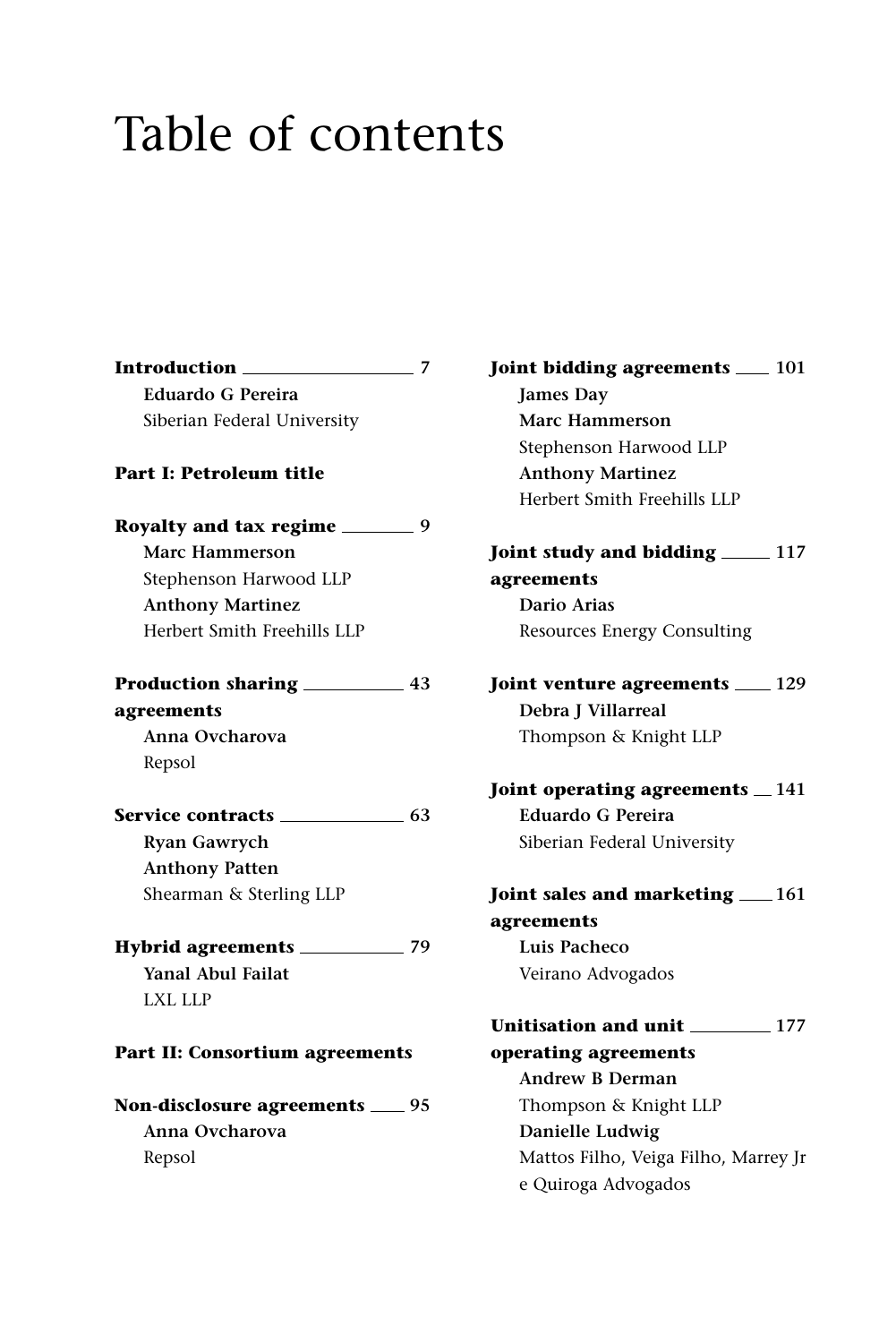#### **Part III: Key stakeholders**

National oil companies **195 Marcelo Amorim Bastos José Alberto Bucheb** B-in Partners LLC **International oil 209**

**companies Anna Ovcharova** Repsol

**Oil companies' transition 217 to a global energy market Marcelo Amorim Bastos** B-in Partners LLC **Marcelo Gauto** Petrobras

**Service companies 227 Andrea Falcão** Schlumberger

#### **Part IV: Regulatory framework**

| National constitution ______ | -235 |
|------------------------------|------|
| Kim Talus                    |      |
| Tulane University            |      |
|                              |      |

**Petroleum law 239 Kim Talus** Tulane University

## **Health, safety and 245 the environment John Paterson** University of Aberdeen

**Public procurement 257 in the upstream oil and gas industry Olayemi Anyanechi** Sefton Fross **Eduardo G Pereira** Siberian Federal University **Surface rights 275 Luis Pacheco** Veirano Advogados **Applicable laws, 281 part I: ABC TJ Auner Andrew Melsheimer** Thompson & Knight LLP **Applicable laws, part II: 287 International law Kim Talus** Tulane University **Corporate and social 291 responsibility in the oil and gas industry Anna Ovcharova** Repsol **Part V: Finance Equity participation 299 Anna Ovcharova** Repsol **IPO 311 Iain Newman**

**Jack Shepherd** CMS Cameron McKenna Nabarro Olswang LLP